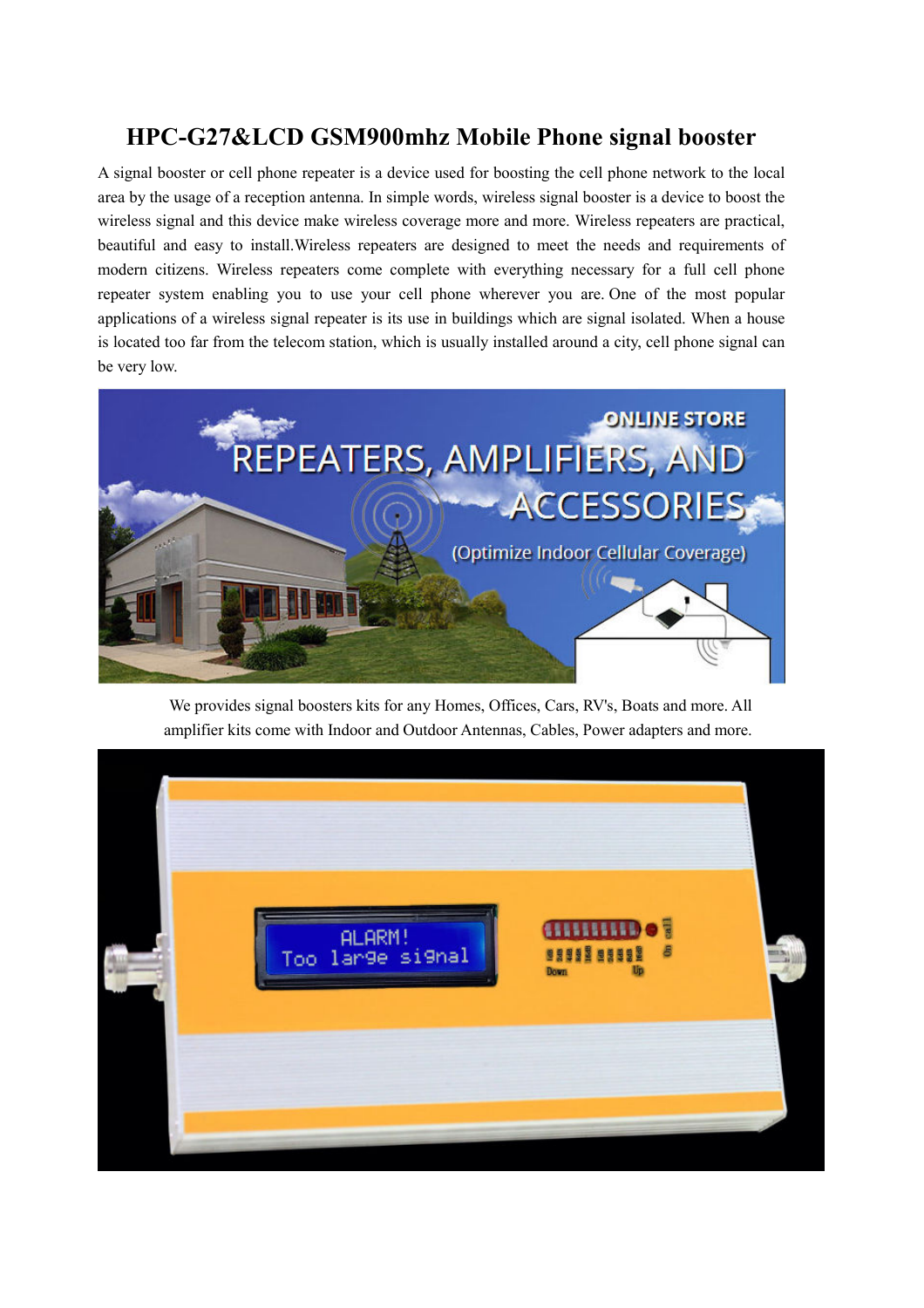HPC-G27&LCD Single band repeater is to support any two mobile band existing in the world to help end users to improve mobile signals for much better phone call quality and smoother data transmission. It is designed to support coverage area max can up to 2000 square meters with proper engineering. Below are the main features.

 1. The consumer repeater is an ideal solution for providing a cost effective improvement in cellular in-building coverage of a home, office, restaurant or building, in the quickest time possible.

2. Manual gain control (MGC) available for both uplink and downlink to adjust the gain value for proper coverage during installation or maintenance.

 3. To maintain safe and specific output signal levels and give alarms on self-oscillation, the repeater has built-in AGC and ALC circuits, which can automatically control the gain of the repeater depending upon the strength of input signals.

 4. Auto shut off function available for both uplink and downlink to avoid deep self-oscilation from jamming the towers, saving your trouble from operators.

5.Wide band feature enables all devices operating within the wide frequency range of the repeater to see an improvement in performance.

6.Multiple phones and other handheld devices throughout a building can benefit from a wireless repeater.

7.Supports up to (500) users / calls simultaneously.

8.Extended phone battery life. (Your phone does not need to put out as much power due to improved reception.)

### **HPC-G27&LCD GSM900mhz repeater Features:**

- 1. With unique appearance design, have good cooling function
- 2. With MGC function,(Manual Gain Control), Customer can adjust the Gain as needed ;
- 3. With DL signal LED display, help to install the outdoor antenna at the best state;
- 4.With AGC and ALC, make repeater work stable .
- 5.PCB with isolation function ,make UL and DL signal not influence each other,
- 6.Low intermodulation, high Gain ,stable Output power
- 7. With LCD Dispay , Help to know the repeater working performance correctly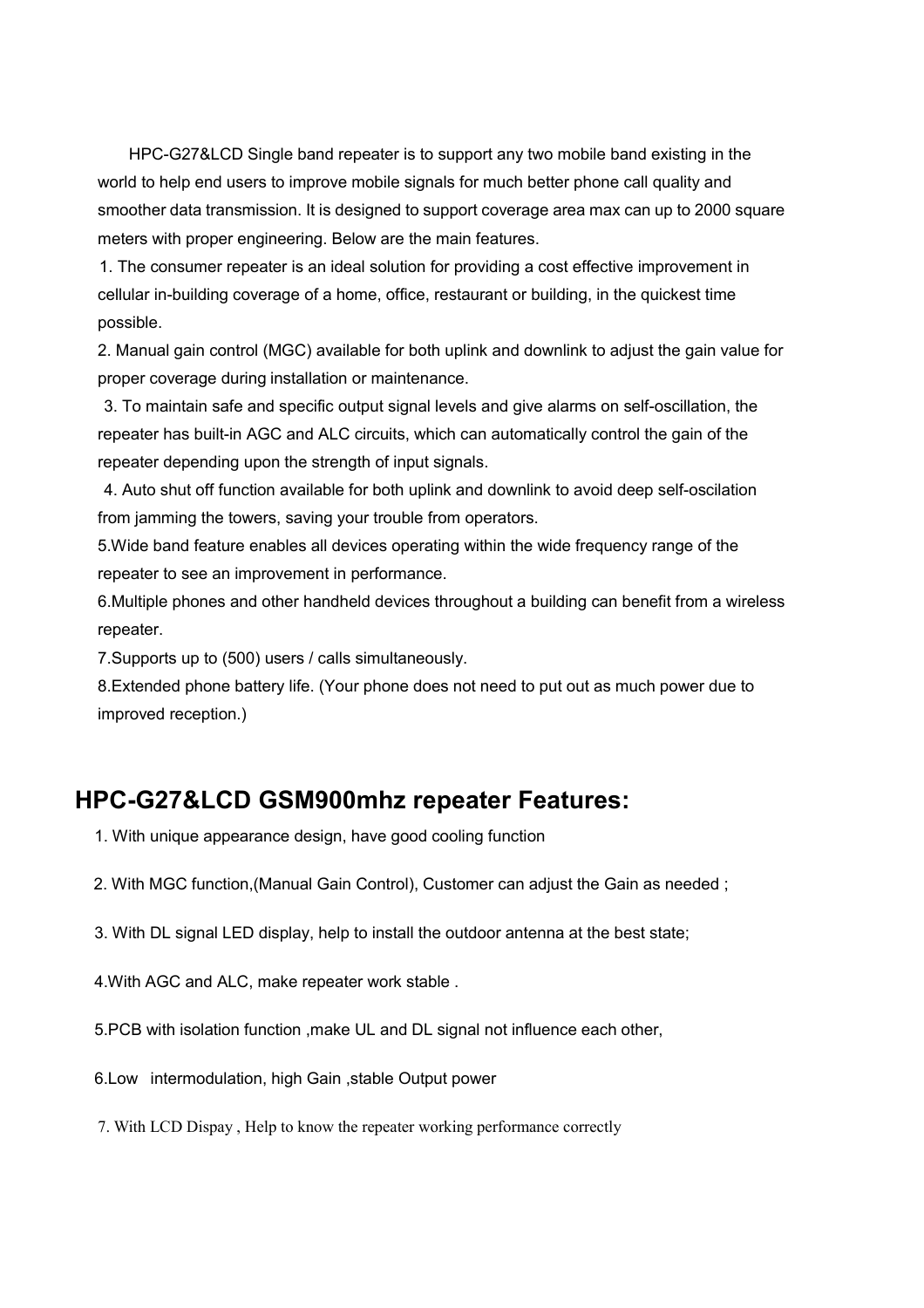# **How to know the repeater working performance ?**

# **1. LCD Display function Introduction**

| Ghenzhen ST<br><sup>Y</sup> hone Signal AMP<br>uninibe<br>98992 9999} | After plug in the power adaptor, Its means<br>repeater is starting working;                                                                                      |
|-----------------------------------------------------------------------|------------------------------------------------------------------------------------------------------------------------------------------------------------------|
| 81 S<br>пиниро<br>ANT<br>98992 58993                                  | When outdoor signal -70dBm to<br>-55dBm, Its means repeater working with<br>best full power;                                                                     |
| $-85dBm$ $T_{\rm H}$<br>BTS<br>,,,,,,<br>ЯNТ<br>+05dBn                | Its means outdoor antenna no signal<br>coming , we need to adjust outdoor antenna<br>to be better signal place;                                                  |
| <b>ALARM</b><br>Too large signal                                      | Its means outdoor signal coming too<br>stronger, we need to use longer cable or<br>adjust the outdoor antenna installation; or<br>adjust the gain switches dips. |
| 65dBm Tail<br>20dBm Tail<br>ann                                       | We can adjust the switches dips as we<br>needed working power higher or lower;                                                                                   |
| <b>BTS</b><br>-65dBm Tail<br><b>ANT</b><br>$+15$ dBm $T_{\text{eff}}$ | <b>CHILLETTE</b><br>99998995.<br><b>Bown</b>                                                                                                                     |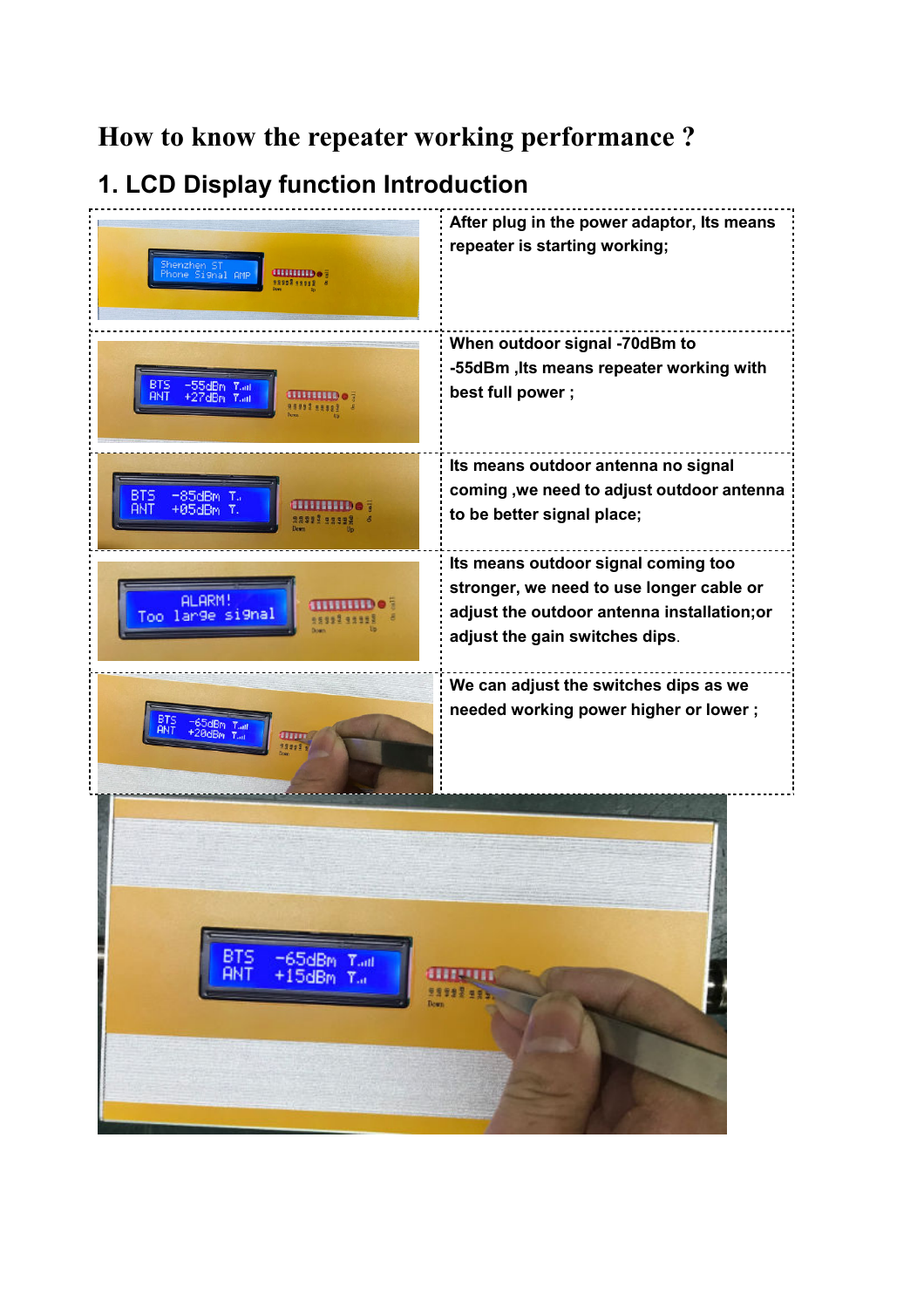### **2. LED Display Introduction :**

## **On the repeater ,there is only one LED**



# **The "on call "LED :**

- **1. Display is working ,and the "on Call "LED is not lighted , it means repeater is working fine ;**
- **2. Display is working ,and the "on call "LED is always lighted red , its means the repeater happened Self-excitation, we need to adjust the outdoor and indoor antenna distance to be more far ;**
- **3. Display is working , but the "on call "LED is Blinking, its means the repeater working fine and there is phone calling ;**
- **4. Display is not working , it means power adaptor is broken ,we need to change the power adaptor ;**

### **Manual Gain Control**

#### **What is MGC function? And what is the advantage?**

- MGC function means Manual Gain Control
- when your outdoor signal too stronger, so the repeater can not work well and have noise, so you can adjust the Gain by yourself ;

**Manual Gain Control (MGC)** 

#### **Code switch→Attenuation**:





#### **Switches1-5 represents Downlink and 6-10 represent Uplink.**

When it is necessary to adjust the gain by the switch, firstly please adjust Downlink gain according to input signals, secondly please adjust Uplink gain according to Downlink gain. For Example you want to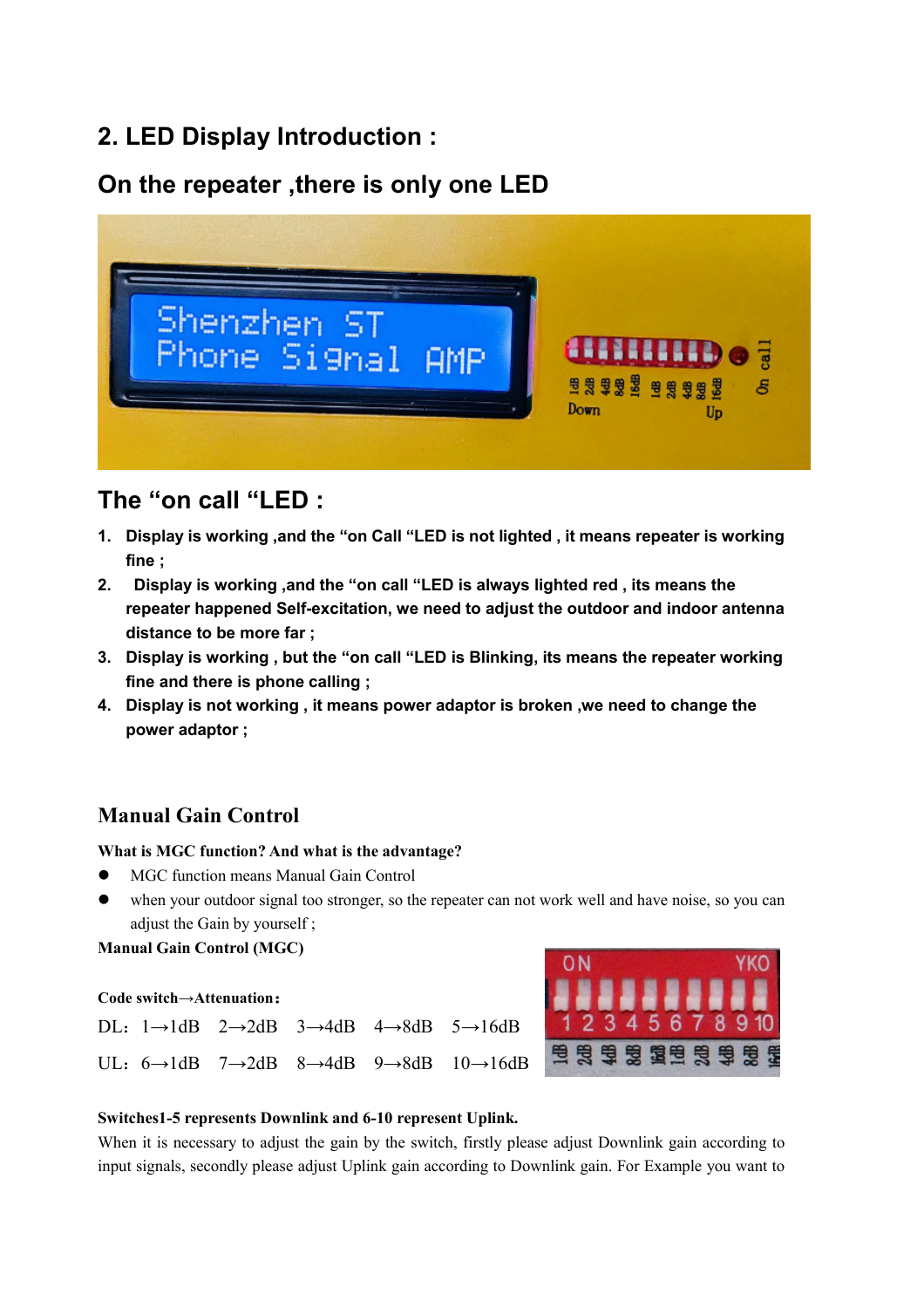make the 3G Gain down 1dB, so you make the switches "1" and "6"is OK.

The switches have default "OFF" status; please push relevant switches to "ON" position if certain attenuation value needs to be achieved.

| <b>ATT</b> |     | $\mathbf{2}$ | 3   | 4.  | 5   | <b>ATT</b> |     | $\overline{2}$ | 3   | 4   | 5   | <b>ATT</b>  |                | $\overline{2}$ | 3   | 4   | 5  |
|------------|-----|--------------|-----|-----|-----|------------|-----|----------------|-----|-----|-----|-------------|----------------|----------------|-----|-----|----|
| 0dB        | OFF | OFF          | OFF | OFF | OFF | 11dB       | ON  | ON             | OFF | ON  | OFF | 22dB        | OFF            | OH             | ON  | OFF | ON |
| 1 dB       | ОN  | OFF          | OFF | OFF | OFF | 12dB       | OFF | OFF            | ON  | ON  | OFF | 23dB        | OH             | ON             | ON  | OFF | ON |
| 2dB        | OFF | ON           | OFF | OFF | OFF | 13dB       | ON  | OFF            | ОN  | ON  | OFF | 24dB        | OFF            | OFF            | OFF | ON  | ON |
| 3dB        | ON  | ON           | OFF | OFF | OFF | 14dB       | OFF | ON             | ОN  | ON  | OFF | 25dB        | O <sub>H</sub> | OFF            | OFF | ON  | ON |
| 4dB        | OFF | OFF          | ON  | OFF | OFF | 15dB       | ON  | ON             | ON  | ON  | OFF | 26dB        | OFF            | ON             | OFF | ON  | ON |
| 5dB        | ON  | OFF          | ON  | OFF | OFF | 16dB       | OFF | OFF            | OFF | OFF | ON  | 27dB        | ON             | ON             | OFF | ON  | ON |
| 6dB        | OFF | ON           | ON  | OFF | OFF | 17dB       | ON  | OFF            | OFF | OFF | ON  | 28dB        | OFF            | OFF            | ON  | ON  | ON |
| 7dB        | ON  | ON           | ON  | OFF | OFF | 18dB       | OFF | ON             | OFF | OFF | ON  | 29dB        | ON             | OFF            | ON  | ON  | ON |
| 8dB        | OFF | OFF          | OFF | ON  | OFF | 19dB       | ON  | ON             | OFF | OFF | ON  | <b>30dB</b> | OFF            | ON             | ON  | ON  | ON |
| 9dB        | ON  | OFF          | OFF | ON  | OFF | 20dB       | OFF | OFF            | ON  | OFF | ON  | 31 dB       | ON             | ON             | ON  | ON  | ON |
| 10dB       | OFF | ON           | OFF | ON  | OFF | 21dB       | ΟN  | OFF            | ON  | OFF | ON  |             |                |                |     |     |    |

**The Downlink attenuation setting** 

#### **The Uplink attenuation setting**

| <b>ATT</b> | 6   | 7   | 8   | 9   | 10  | <b>ATT</b> | 6   |     | 8     | 9              | 10  | <b>ATT</b>  | 6   | 7   | 8              | 9   | 10 |
|------------|-----|-----|-----|-----|-----|------------|-----|-----|-------|----------------|-----|-------------|-----|-----|----------------|-----|----|
| 0dB        | OFF | OFF | OFF | OFF | OFF | 11dB       | ON  | ON  | OFF   | ON             | OFF | 22dB        | OFF | ON  | ON             | OFF | ON |
| 1dB        | ON  | OFF | OFF | OFF | OFF | 12dB       | OFF | OFF | ON    | ON             | OFF | 23dB        | ON  | ON  | ON             | OFF | ON |
| 2dB        | OFF | ON  | OFF | OFF | OFF | 13dB       | ОN  | OFF | $0$ H | ON             | OFF | 24dB        | OFF | OFF | OFF            | OH  | OB |
| 3dB        | ON  | ON  | OFF | OFF | OFF | 14dB       | OFF | ON  | ON    | ON             | OFF | 25dB        | ON  | OFF | OFF            | ON  | ON |
| 4dB        | OFF | OFF | ON  | OFF | OFF | 15dB       | ОN  | ОN  | ОN    | 0 <sub>h</sub> | OFF | 26dB        | OFF | ОN  | OFF            | ON  | ON |
| 5dB        | ON  | OFF | ОN  | OFF | OFF | l 6dB      | OFF | OFF | OFF   | OFF            | ON  | 27dB        | ON  | ON  | OFF            | ON  | ON |
| 6dB        | OFF | ON  | ON  | OFF | OFF | 17dB       | ОN  | OFF | OFF   | OFF            | ON  | <b>28dB</b> | OFF | OFF | OМ             | ON  | ON |
| 7dB        | ON  | ON  | ОN  | OFF | OFF | 18dB       | OFF | ON  | OFF   | OFF            | ON  | 29dB        | ON  | OFF | O <sub>H</sub> | ON  | ON |
| 8dB        | OFF | OFF | OFF | ON  | OFF | 19dB       | ON  | ON  | OFF   | OFF            | ON  | <b>30dB</b> | OFF | ON  | ON             | ON  | ON |
| 9dB        | ON  | OFF | OFF | ON  | OFF | 20dB       | OFF | OFF | ON    | OFF            | ON  | 31dB        | ON  | ON  | ON             | ON  | ON |
| 10dB       | OFF | ΟN  | OFF | ON  | OFF | 21 dB      | ОN  | OFF | OН    | OFF            | ON  |             |     |     |                |     |    |

# **Specification of HPC-G27&LCD Single band repeater:**

|                             | Electrical specification |        | Uplink              |                                                 | Downlink          |  |  |  |  |
|-----------------------------|--------------------------|--------|---------------------|-------------------------------------------------|-------------------|--|--|--|--|
|                             | Ran<br>Frequency<br>ge   | GSM900 | 890 ~ 915 MHz       |                                                 | 935 ~ 960 MHz     |  |  |  |  |
|                             | Max .Gain                |        | 70dB<br>$\geq$      |                                                 | $\geqslant$ 75dB  |  |  |  |  |
|                             | Max . Output Power       |        | 24dBm<br>$\geq$     |                                                 | $\geqslant$ 27dBm |  |  |  |  |
|                             | MGC (Step Attenuation)   |        |                     | $\geq 31$ dB / 1dB step                         |                   |  |  |  |  |
|                             | Automatic Level          |        |                     |                                                 |                   |  |  |  |  |
|                             | Control                  |        | 20dB<br>$\geqslant$ |                                                 |                   |  |  |  |  |
|                             |                          |        |                     |                                                 |                   |  |  |  |  |
| Gain Flatness<br>GSM & CDMA |                          |        |                     | $ Tpy \leq 6dB(P-P)$ ; DCS, PCS $\leq 8dB(P-P)$ |                   |  |  |  |  |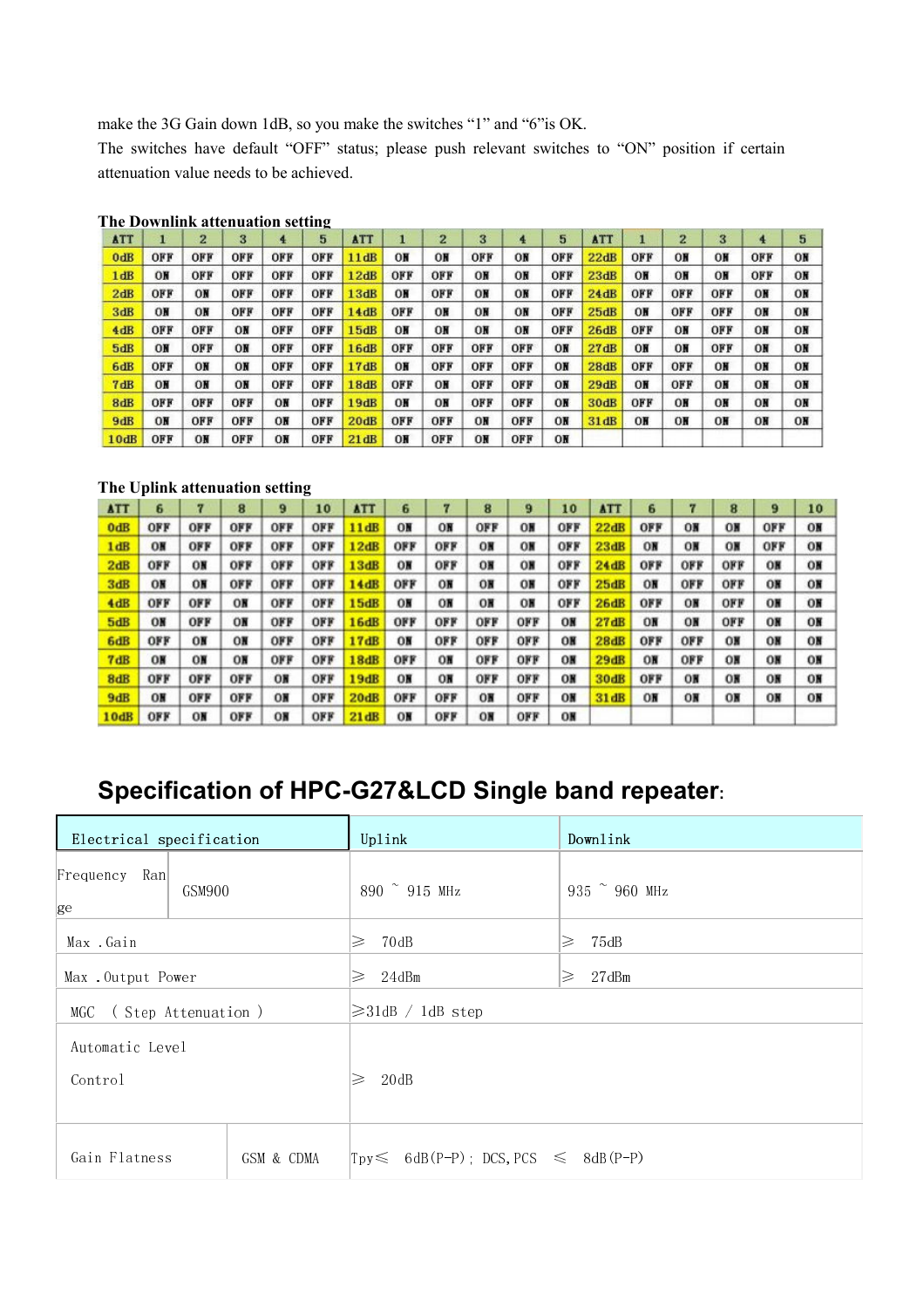|                                                | WCDMA                     | $2dB/3.84MHz$ , Full Band $\leq 5dB(P-P)$<br>$\leq$           |  |  |  |  |
|------------------------------------------------|---------------------------|---------------------------------------------------------------|--|--|--|--|
| Noise Figure                                   |                           | $\leq$<br>5dB                                                 |  |  |  |  |
| <b>VSWR</b>                                    |                           | 2.0<br>$\leq$                                                 |  |  |  |  |
| Group Delay                                    |                           | $1.5 \mu s$<br>$\leq$                                         |  |  |  |  |
| Frequency stability                            |                           | $0.01$ ppm<br>$\leq$                                          |  |  |  |  |
|                                                |                           | GSM Meet<br>ETSI TS 151 026 V 6.1.0                           |  |  |  |  |
| Spurious Emission &<br>Output inter-modulation |                           | WCDMA Meet 3GPP TS 25.143 (V 6.2.0)                           |  |  |  |  |
|                                                |                           | CDMA Meet IS95 & CDMA2000                                     |  |  |  |  |
|                                                | Spurious<br>Emission Mask | Meet 3GPP TS 25.143 (V 6.2.0)                                 |  |  |  |  |
| WCDMA System                                   | Modulation<br>Accuracy    | 12.5%<br>$\leq$                                               |  |  |  |  |
|                                                | Peak Code<br>Domain Error | $\leq$ -35dB@Spreading Factor 256                             |  |  |  |  |
|                                                | Rho                       | $\rho > 0.980$                                                |  |  |  |  |
| CDMA System                                    | ACPR                      | Meet IS95 & CDMA2000                                          |  |  |  |  |
| Mechanical                                     | Specifications            | Standard                                                      |  |  |  |  |
| $1/0$ Port                                     |                           | N-Female                                                      |  |  |  |  |
| Impedance                                      |                           | $50$ ohm                                                      |  |  |  |  |
| Operating Temperature                          |                           | $-25^{\circ}$ C <sup><math>\sim</math></sup> +55 $^{\circ}$ C |  |  |  |  |
| Environment Conditions                         |                           | IP40                                                          |  |  |  |  |
| Dimensions                                     |                           | 155x112x85mm                                                  |  |  |  |  |
| Weight                                         |                           | 1.50Kg<br>$\leq$                                              |  |  |  |  |
| Power consumption                              |                           | 24W                                                           |  |  |  |  |
| Power Supply                                   |                           | $9V - 24V$                                                    |  |  |  |  |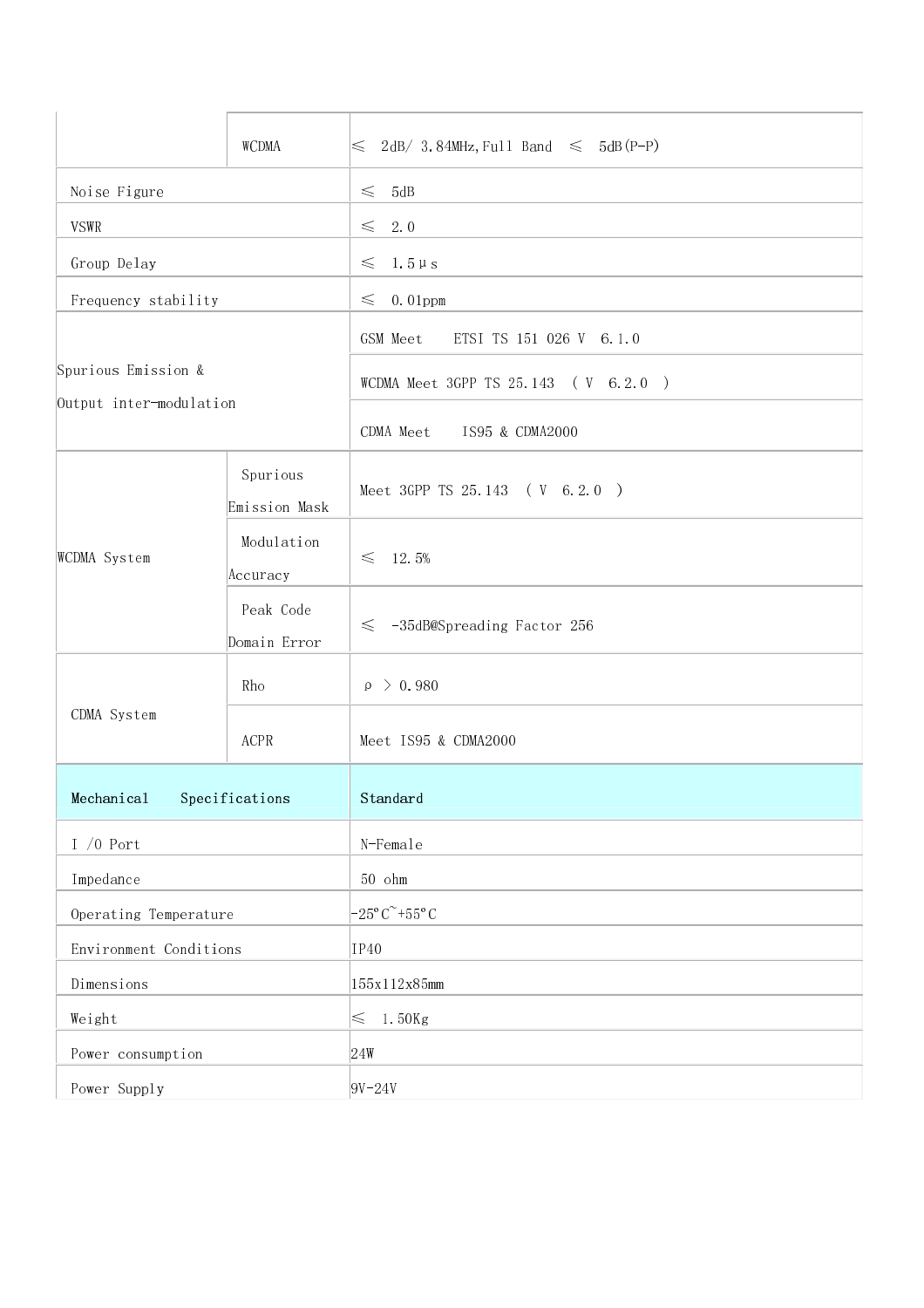## **The installtion of the Repeater**

Outdoor antenna ( for receiving the signal from the BTS ) + Cable ( transfering the received signal) + Repeater ( for amplifying the received signal) + cable( for transfering the amplified signal) + indoor antenna( for shooting the amplified signal),



(Note : Omni indoor antenna is 3dBi,it can work with about 200m2 . If need repeater coverage larger area , need add more antenna,the HPC-G-27 Max can work with 10pcs indoor antenna. ( when add antenna ,please remember to take splitters )

#### **Installation steps**

Step 1 Start by taking your phone up to the roof or other location outside to find where the signal is strongest.

Step 2 Temporarily mount the Outdoor (outside) antenna in that location. You may need to adjust and move the antenna later.

Step 3 Run coaxial cable into the building to a convenient loaction (attic, etc.) where you can also get standard power for the Signal Repeater.

Step 4 Place the Signal Repeater in that location and connect the coaxial cable to the Outdoor Side of the Signal Repeater and the Outdoor antenna.

Step 5 Mount your Indoor (inside) antenna in a productive location. You may need to adjust or move the antenna later. More notes on Indoor antennas and patterns here.

Step 6 Connect coaxial cable between the Indoor antenna and the Signal Repeater output port.